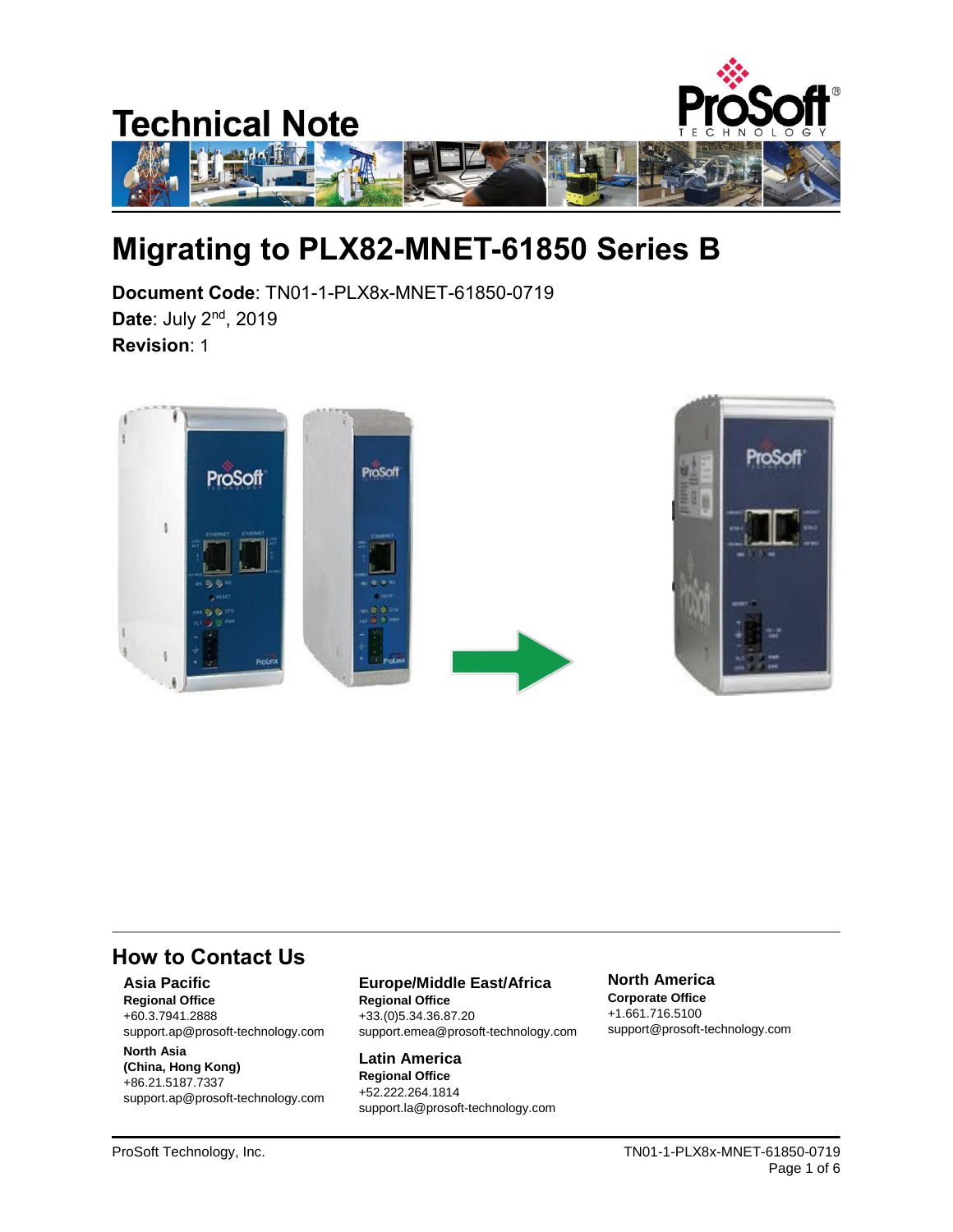

## **IMPORTANT NOTE 1**

The PLX81 and PLX82-MNET-61850 **Series A** modules were sold up till July 2019. The differences between the 2 modules are listed below:

- PLX81-MNET-61850: Has a single Ethernet port and requires that both the IEC 61850 and the Modbus/TCP networks be on the same network subnet.
- PLX82-MNET-61850: Has dual Ethernet ports and requires that the IEC 61850 and the Modbus/TCP networks be on different network subnets.

With the PLX82-MNET-61850 **Series B** modules, there is a selection in the configuration software to utilize either a single Ethernet port for communications with both IEC 61850 and Modbus TCP/IP networks (PLX81-MNET-61850 functionality) or utilize IEC 61850 communications on one port and Modbus TCP/IP communications on another port (PLX82- MNET-61850 functionality). The configuration software allows for easy conversion of existing PLX81-MNET-61850 configuration files to use in the PLX82-MNET-61850 Series B module.

There is only one part number that can be ordered now, and this is the **PLX82-MNET-61850.**  Effective July, 2019 only Series B modules will be shipped due to component obsolescence on previous hardware.

#### **IMPORTANT NOTE 2**

Use of the **ProSoft MNET-61850 Configuration Manager** Software Version 2.0.2.4 or greater is required with the new PLX82-MNET-61850 Series B modules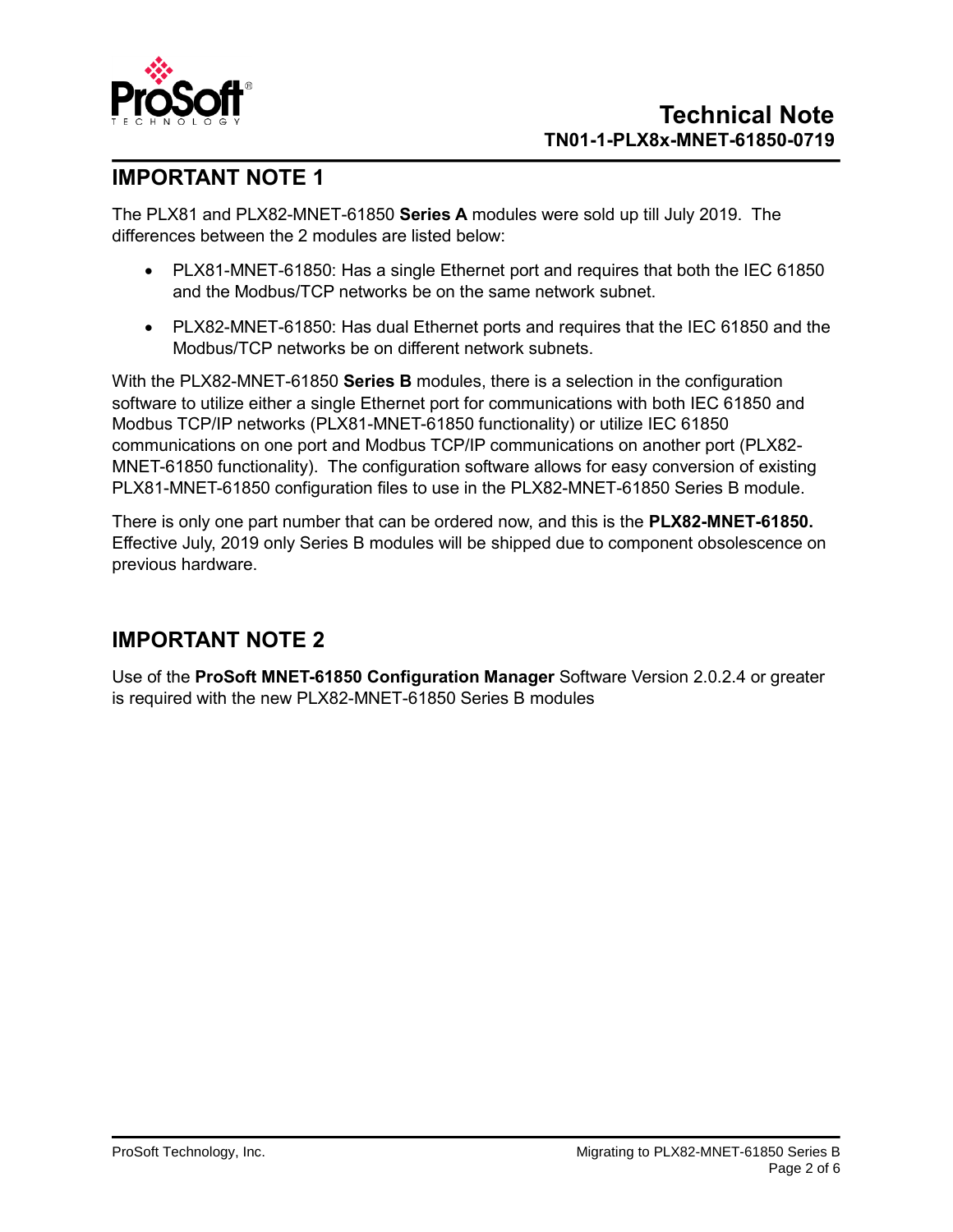

#### **How to tell if module is PLX82-MNET-61850 Series B**

PLX82-MNET-61850 Series B modules will have the series noted on the product label as shown below:

| $\left\langle \xi_{X}\right\rangle$ Ex nA IIC T4 X                                                    | <b>PLX82-MNET-61850</b><br><b>SERIES B</b> |       |
|-------------------------------------------------------------------------------------------------------|--------------------------------------------|-------|
|                                                                                                       | <b>DEFAULT IP:</b>                         |       |
| Input Range 10-36 VDC ===                                                                             | E1: 192.168.0.250                          |       |
| Input Load 610 mA Max<br>Nominal 24 VDC<br><b>RCM R-NZ</b><br>Class 2<br><b>7R16</b><br><b>LISTED</b> | E2: 192.168.1.250                          |       |
| Call factory for specific                                                                             |                                            |       |
| 0°C to +70°C; T4A<br>product current draw                                                             |                                            |       |
| MADE IN USA WITH IMPORTED PARTS Class 1, Div 2 Gps A, B, C, D                                         |                                            |       |
| www.prosoft-technology.com<br><b>Programmable Controllers</b><br>FOR USE IN HAZARDOUS LOCATIONS       |                                            | 06/19 |

All Series B modules will be clearly marked in the upper right hand corner of the module just below the part number of the unit.

#### **Differences between Series A and Series B modules**

The differences between the Series A and PLX82-MNET-61850 Series B modules are minor, but something to take note of when replacing older Series A units with a PLX82-MNET-61850 Series B module. Below is a list:

- 1) *Temperature Range* The PLX82-MNET-61850 Series B has a wider temperature range of 0°C to 70°C (32°F to 158°F). PLX81-MNET-61850 and PLX82-MNET-61850 Series A modules only had a temperature range of  $0^{\circ}$ C to  $60^{\circ}$ C (32°F to 140°F).
- 2) *Input Power* The PLX82-MNET-61850 Series B module supports input power of 10-36 VDC. The PLX81-MNET-61850 and PLX82-MNET-61850 Series A had an input power range of 10-32 VDC.
- 3) *Module Enclosure Size* When replacing Series A modules with Series B units, the enclosure size is larger on the Series B units, so if installing in an existing panel you will need to verify that there is sufficient room in the panel for the larger module enclosure, especially if replacing a PLX81-MNET-61850 unit with a PLX82-MNET-61850 Series B unit.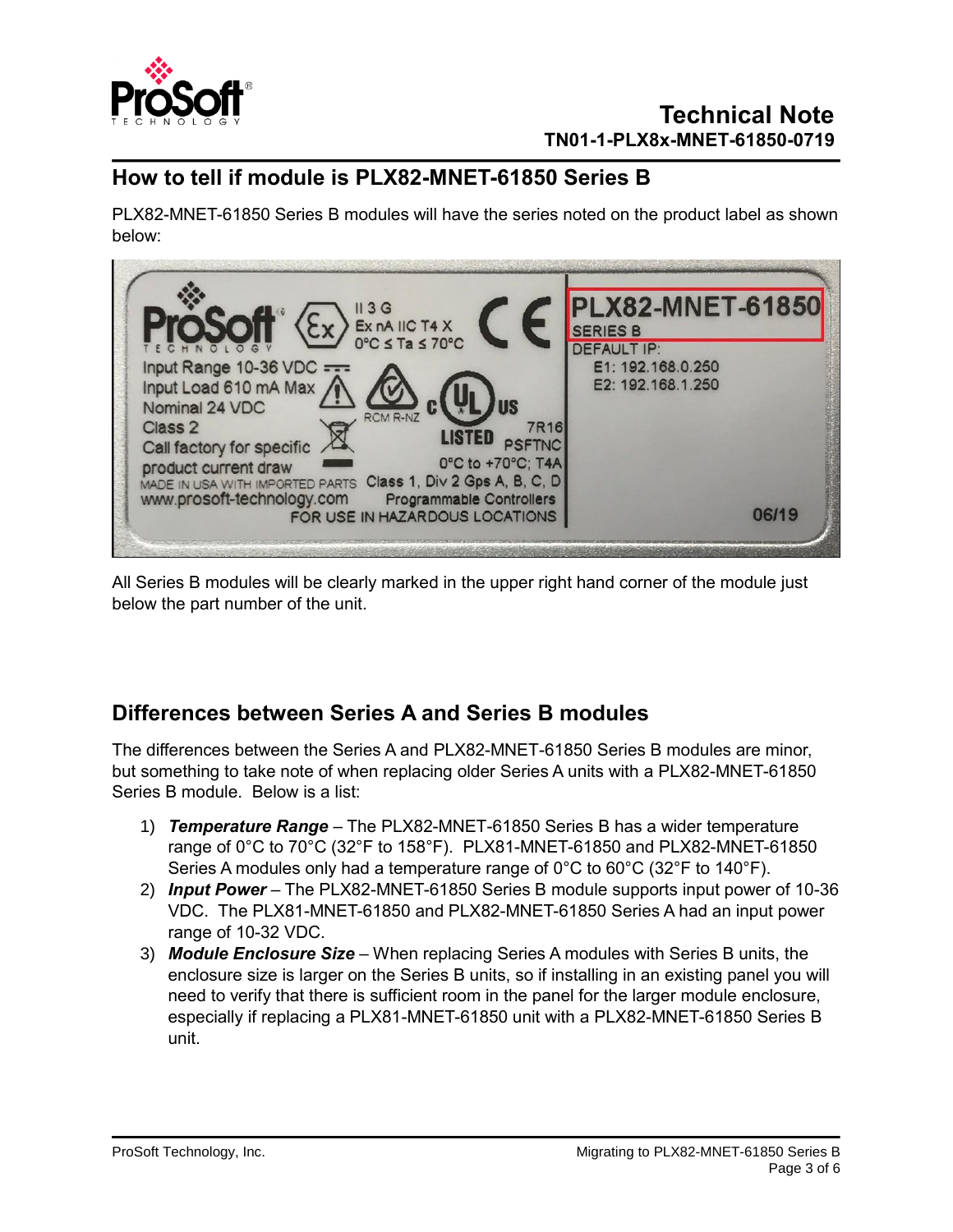

#### **Technical Note TN01-1-PLX8x-MNET-61850-0719**

Below are the dimensions for the PLX82-MNET-61850 **Series B** module for reference:



Below is a chart of the various modules and the enclosure sizes:

|                | <b>PLX81-MNET-61850</b> | <b>PLX82-MNET-61850</b> | <b>PLX82-MNET-61850</b> |  |  |  |
|----------------|-------------------------|-------------------------|-------------------------|--|--|--|
|                | <b>Series A</b>         | <b>Series A</b>         | <b>Series B</b>         |  |  |  |
| Length (Depth) | 4.20" (106.7mm)         | $4.20$ " (106.7mm)      | $4.37$ " (110.9mm)      |  |  |  |
| Width          | $1.25$ " (31.75mm)      | $2.00$ " (50.8mm)       | $2.06$ " (52.4mm)       |  |  |  |
| Height         | $5.37$ " (136.4mm)      | $5.37$ " (136.4mm)      | $5.52$ " (140.1mm)      |  |  |  |

As shown above, when replacing either of the End-Of-Life PLX8x-MNET-61850 modules with a new **PLX82-MNET-61850** Series B module, the enclosure size is slightly larger (especially when converting from a PLX81 to a PLX82 due to the ¾" Width increase).

Please take into account the larger size of the new **PLX82-MNET-61850** Series B module.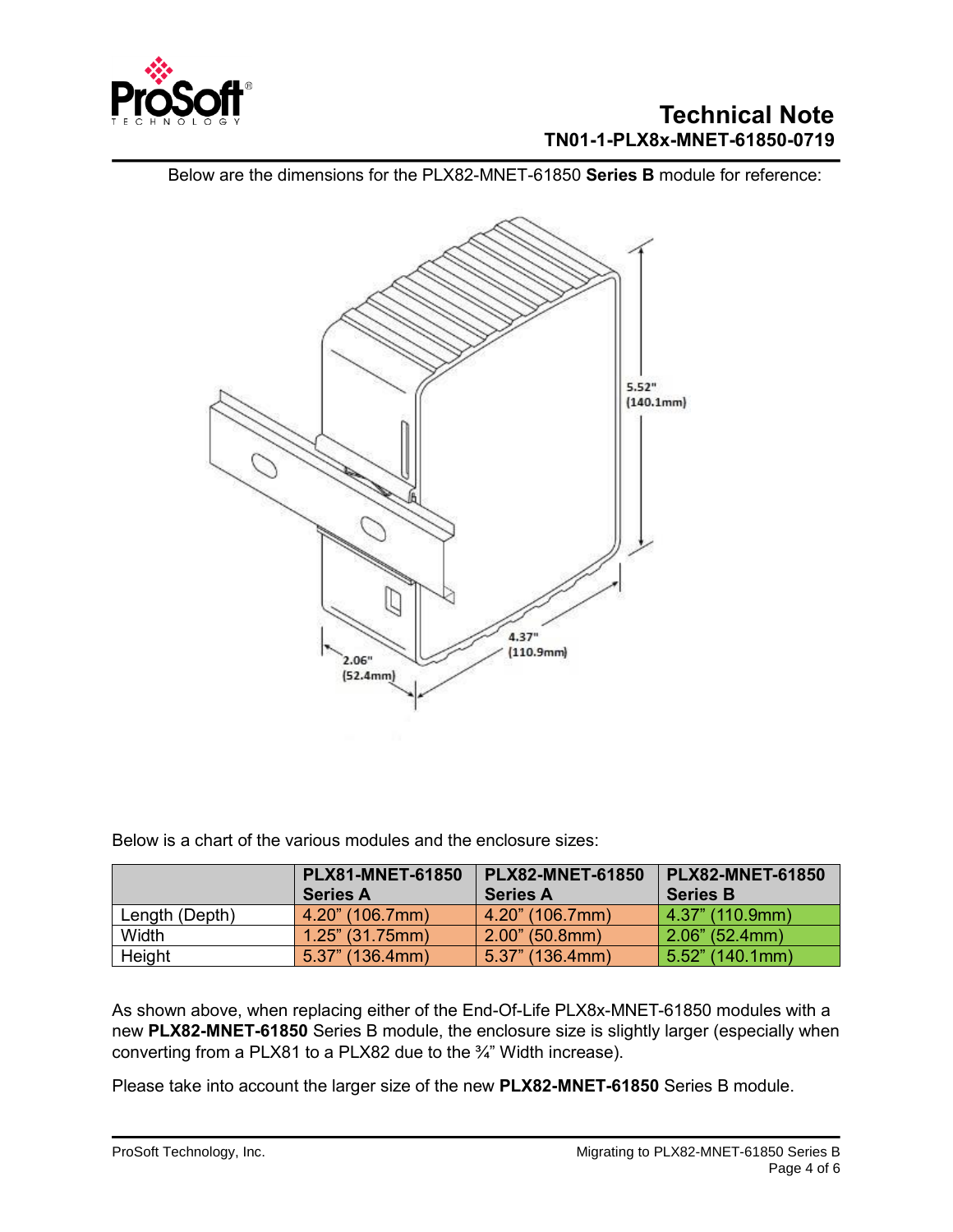

#### **ProSoft MNET-61850 Configuration Manager Software**

Starting with version 2.0.2.4 of the **ProSoft MNET-61850 Configuration Manager** there is now another option under the module selection page as shown below:

| Select Module:                                              |                                      | Project Name:       |  |  |  |  |  |  |
|-------------------------------------------------------------|--------------------------------------|---------------------|--|--|--|--|--|--|
|                                                             |                                      | Project 1           |  |  |  |  |  |  |
| PLX81 - 1 Port<br>ProSoft<br>PLX82 - 2 Ports                |                                      | Notes:              |  |  |  |  |  |  |
| PLX82 - 1 Port                                              |                                      |                     |  |  |  |  |  |  |
| V Optimize MNET Command mappings<br><b>Ethernet Port E1</b> |                                      |                     |  |  |  |  |  |  |
| $\overline{\triangledown}$ IEC 61850                        | IP Address:                          | 192 , 168 , 0 , 250 |  |  |  |  |  |  |
|                                                             | Subnet Mask:   255 . 255 . 255 . 0   |                     |  |  |  |  |  |  |
| $\overline{\mathsf{v}}$ Modbus TCP/IP                       | Default Gateway:   192 . 168 . 0 . 1 |                     |  |  |  |  |  |  |
|                                                             |                                      |                     |  |  |  |  |  |  |
|                                                             | NTP Address: 192 . 168 . 0 . 1       |                     |  |  |  |  |  |  |
|                                                             |                                      | NTP Update Time: 0  |  |  |  |  |  |  |
|                                                             |                                      |                     |  |  |  |  |  |  |
|                                                             | IP Address:                          | 192 . 168 . 1 . 250 |  |  |  |  |  |  |
| Ethernet Port E2<br>IFC 61850                               | Subnet Mask:   255 , 255 , 255 , 0   |                     |  |  |  |  |  |  |

With the selection of the "PLX82 - 1 Port" you will notice that Ethernet Port E1 is used for both IEC 61850 Communications and Modbus TCP/IP communications and the settings for Ethernet Port E2 are grayed out. This option available in the PLX82-MNET-61850 Series B modules is what will allow the module to operate on a single Ethernet subnet for both protocols and will allow for the replacement of PLX81-MNET-61850 Series A modules.